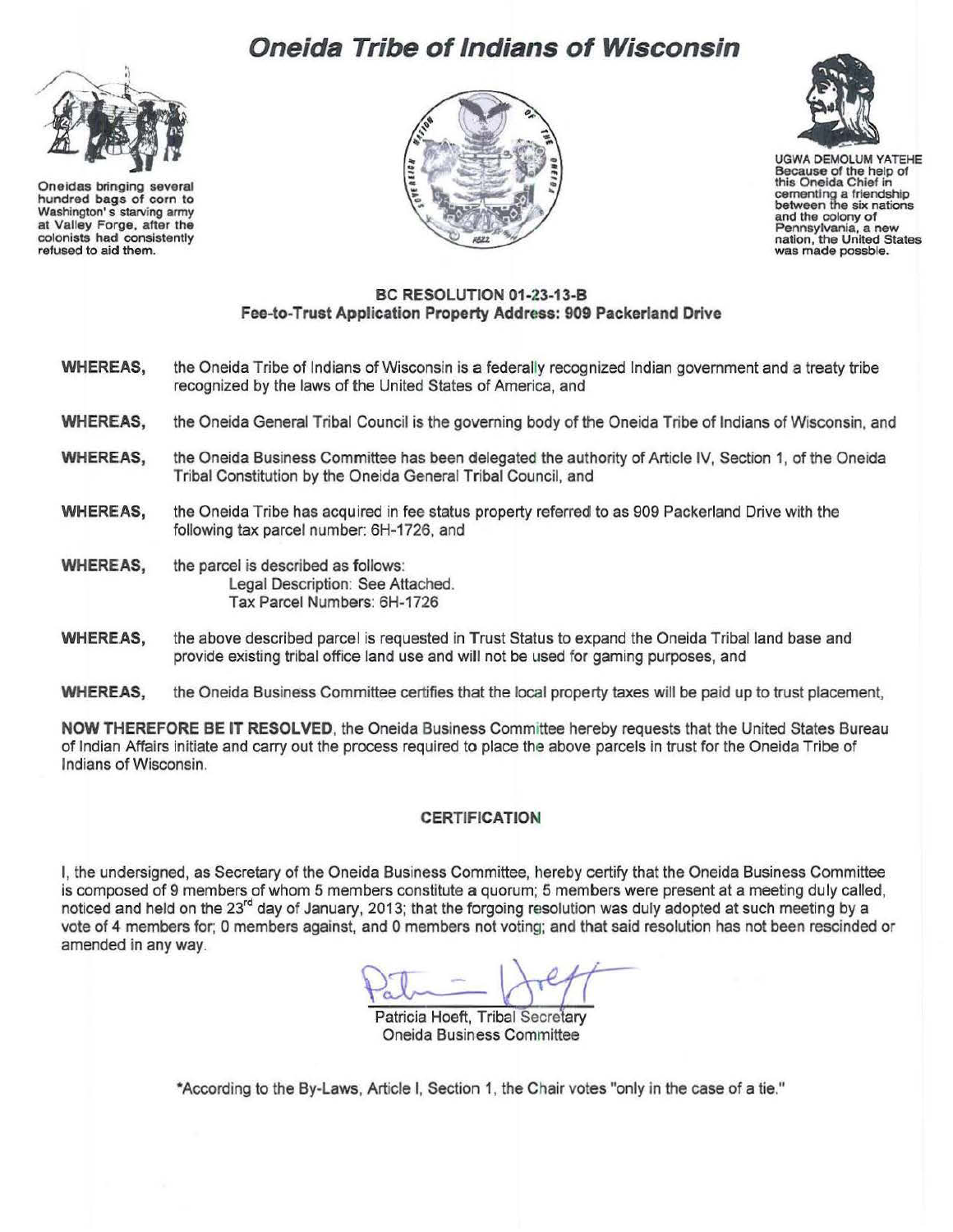### WARRANTY **DEED**

Document Number

This Deed, made between the Oneida Tribe of Indians of Wisconsin, Grantor, and the United States of America in Trust for the Oneida Tribe of Indians of Wisconsin, Grantee. Grantor, for a valuable consideration, conveys and warrants to Grantee the following described reaJ estate in Brown County, State of Wisconsin:

(See attached legal description for the property)

This conveyance is made pursuant to the Indian Reorganization Act of 1934 (48 Stat. 984)

This property is not subject to ILHR 67 Rental Weatherization Standards per Exclusion Code W-7, W-11.

Grantor warrants that the title to the real estate is good, indefeasible in fee simple and free and clear of encumbrances except highway rights of way and easements of record.

 $2.6$ Dated this 4<sup>22</sup> day of *feleward* 

Efuard of floods

\*Edward Delgado, Oneida Tribal Chairman

• Patricia Hoeft, Oneida Tribal Secretary\_ • Midwest Regional Director

ACKNOWLEDGMENT

STATE OF WISCONSIN ) ) ss.

County of *DUTA Emanne* )

Personally came before me this  $4/\sqrt{I/H}$  day of FEFRUARY 2013 the above named Edward Delgado and Patricia Hoeft to me known to be the person(s) who executed the foregoing instrument and acknowledged the same.

Salanjua •

Notary Public, State of Wisconsin. My Commission is permanent. (If not, state expiration date:  $\cdot$ *(* $\varnothing$ *)* 

THIS INSTRUMENT WAS DRAFTED BY: Rebecca M. Webster, Staff Attorney

Recording Area

Name and Return Address: Oneida Tribe of Indians of Wisconsin Land Management Division Director 470 Airport Dr. Oneida, WI. 54155-0365

Parcel Identification Number (PIN)

6H-1726

Approved in accordance with authority delegated at 209 DM 8, 230 DM 1,3 IAM 4

United States Department of the Interior Bureau of Indian Affairs Midwest Regional Office One Federal Drive, Room 550 Fort Snelling, MN 55111